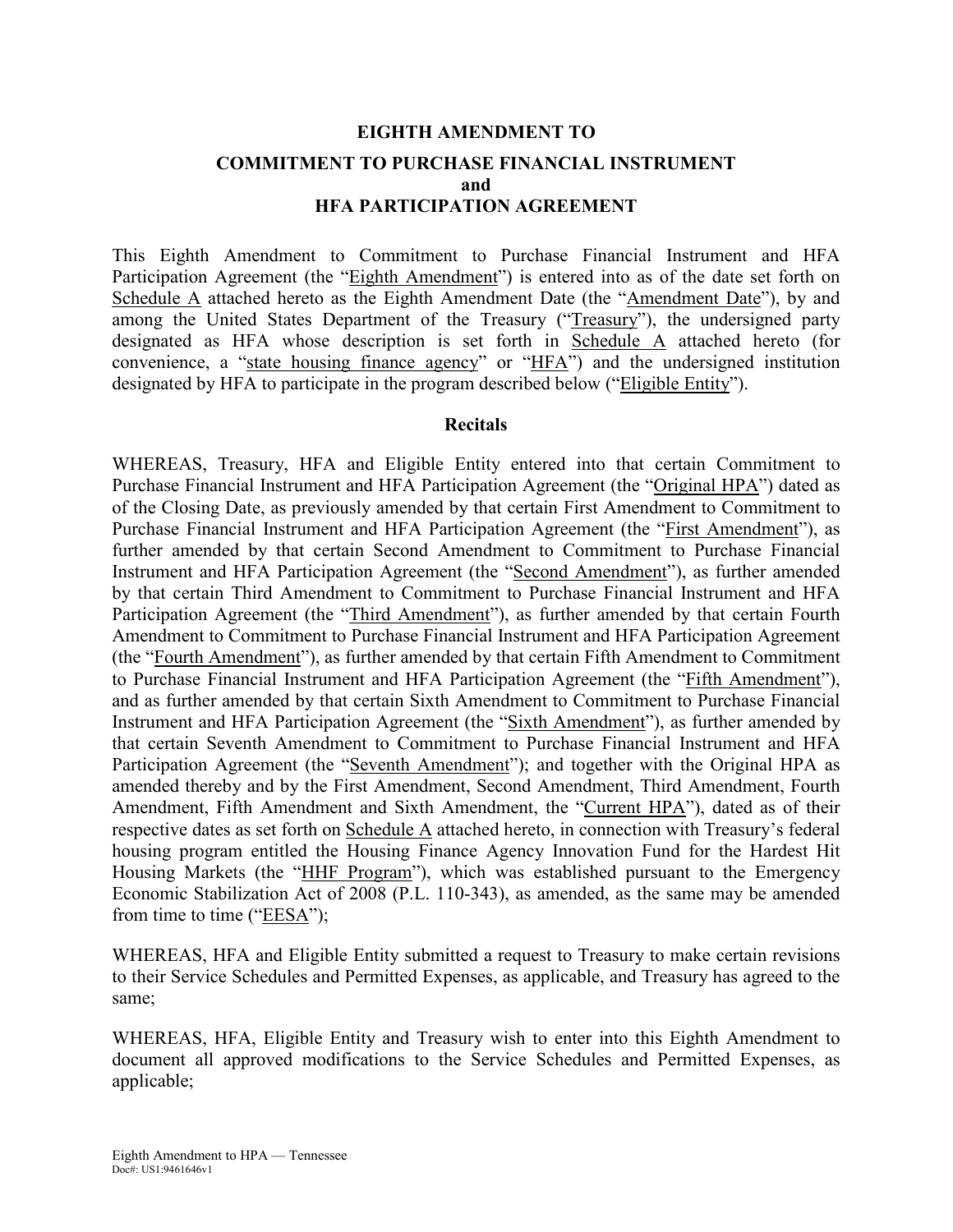Accordingly, in consideration of the representations, warranties, and mutual agreements set forth herein and for other good and valuable consideration, the receipt and sufficiency of which are hereby acknowledged, Treasury, HFA and Eligible Entity agree as follows.

## **Agreement**

## **1. Amendments**

A. Definitions. All references in the Current HPA to the "Agreement" shall mean the Current HPA, as further amended by this Eighth Amendment; and all references in the Current HPA to Schedules A, B or C shall mean the Schedules A, B or C attached to this Eighth Amendment. All references herein to the "HPA" shall mean the Current HPA, as further amended by this Eighth Amendment.

B. Schedule A. Schedule A attached to the Current HPA is hereby deleted in its entirety and replaced with Schedule A attached to this Eighth Amendment.

C. Schedule B. Schedule B attached to the Current HPA is hereby deleted in its entirety and replaced with Schedule B attached to this Eighth Amendment.

D. Schedule C. Schedule C attached to the Current HPA is hereby deleted in its entirety and replaced with Schedule C attached to this Eighth Amendment.

## **2. Representations, Warranties and Covenants**

A. HFA and Eligible Entity. HFA and Eligible Entity, each for itself, make the following representations, warranties and covenants to Treasury and the truth and accuracy of such representations and warranties and compliance with and performance of such covenants are continuing obligations of HFA and Eligible Entity, each as to itself. In the event that any of the representations or warranties made herein cease to be true and correct or HFA or Eligible Entity breaches any of its covenants made herein, HFA or Eligible Entity, as the case may be, agrees to notify Treasury immediately and the same shall constitute an Event of Default under the HPA.

(1) HFA and Eligible Entity each hereby certifies, represents and warrants as of the date hereof that each of the representations and warranties of HFA or Eligible Entity, as applicable, contained in the HPA are true, correct, accurate and complete in all material respects as of the date hereof. All covenants of HFA or Eligible Entity, as applicable, contained in the HPA shall remain in full force and effect and neither HFA, nor Eligible Entity is in breach of any such covenant.

(2) Eligible Entity has the full corporate power and authority to enter into, execute, and deliver this Eighth Amendment and any other closing documentation delivered to Treasury in connection with this Eighth Amendment, and to perform its obligations hereunder and thereunder

(3) HFA has the full legal power and authority to enter into, execute, and deliver this Eighth Amendment and any other closing documentation delivered to Treasury in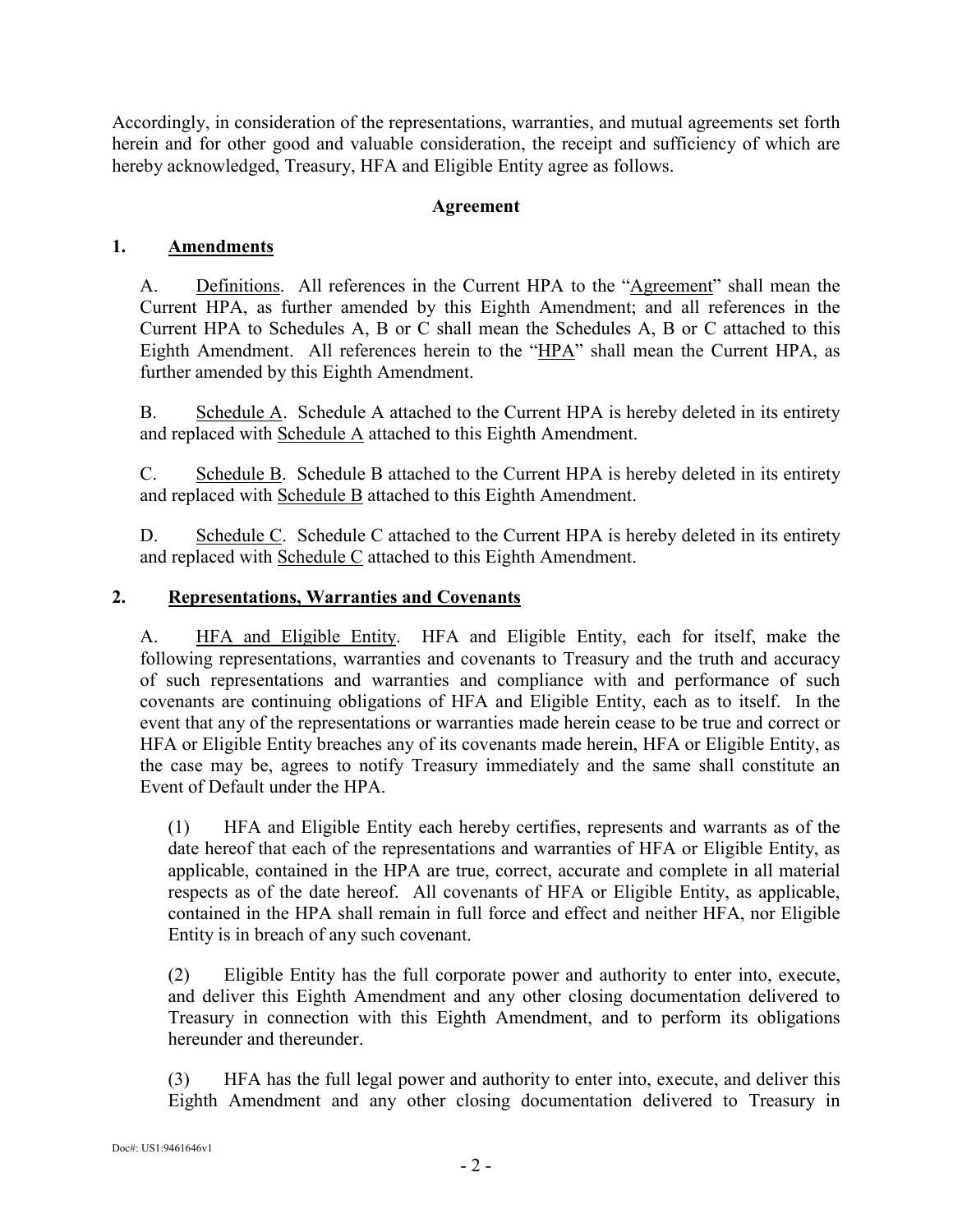connection with this Eighth Amendment, and to perform its obligations hereunder and thereunder.

## **3. Miscellaneous**

A. The recitals set forth at the beginning of this Eighth Amendment are true and accurate and are incorporated herein by this reference.

B. Capitalized terms used but not defined herein shall have the meanings ascribed to them in the HPA.

C. Any provision of the HPA that is determined to be prohibited or unenforceable in any jurisdiction shall, as to such jurisdiction, be ineffective to the extent of such prohibition or unenforceability without invalidating the remaining provisions of the HPA, and no such prohibition or unenforceability in any jurisdiction shall invalidate such provision in any other jurisdiction.

D. This Eighth Amendment may be executed in two or more counterparts (and by different parties on separate counterparts), each of which shall be deemed an original, but all of which together shall constitute one and the same instrument. Facsimile or electronic copies of this Eighth Amendment shall be treated as originals for all purposes.

## [SIGNATURE PAGE FOLLOWS; REMAINDER OF PAGE INTENTIONALLY LEFT BLANK]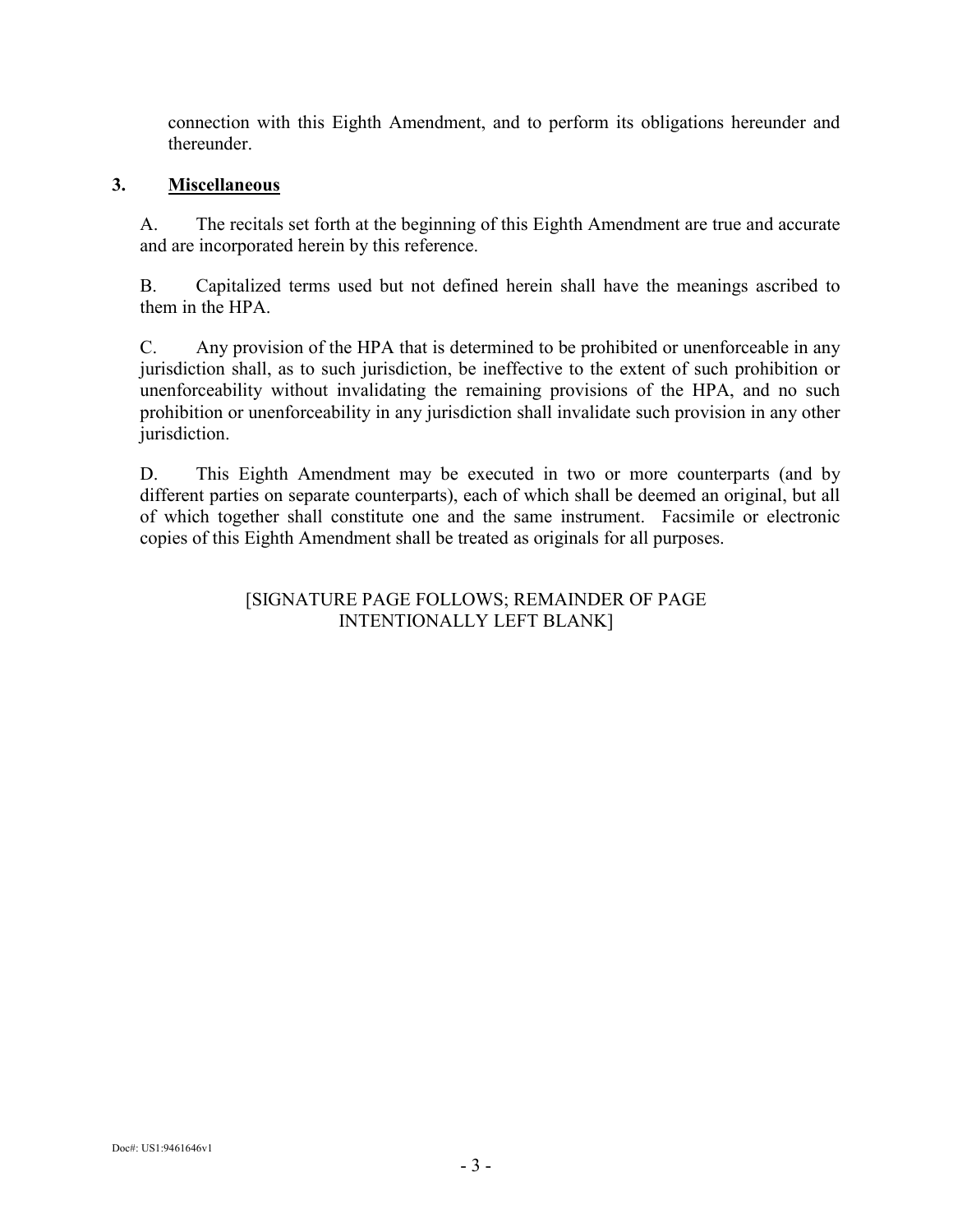**In Witness Whereof**, HFA, Eligible Entity and Treasury by their duly authorized officials hereby execute and deliver this Eighth Amendment to Commitment to Purchase Financial Instrument and HFA Participation Agreement as of the Amendment Date.

#### **HFA**: **TREASURY**:

TENNESSEE HOUSING DEVELOPMENT **AGENCY** 

UNITED STATES DEPARTMENT OF THE **TREASURY** 

By: <u>/s/ Ralph M. Perrey</u> By: Name: Ralph M. Perrey<br>
Title: Executive Director<br>
Title: Acting Assistant Sec

Title: Acting Assistant Secretary for Financial Stability

#### **ELIGIBLE ENTITY**:

TENNESSEE HOUSING DEVELOPMENT **AGENCY** 

By: /s/ Ralph M. Perrey Name: Ralph M. Perrey Title: Executive Director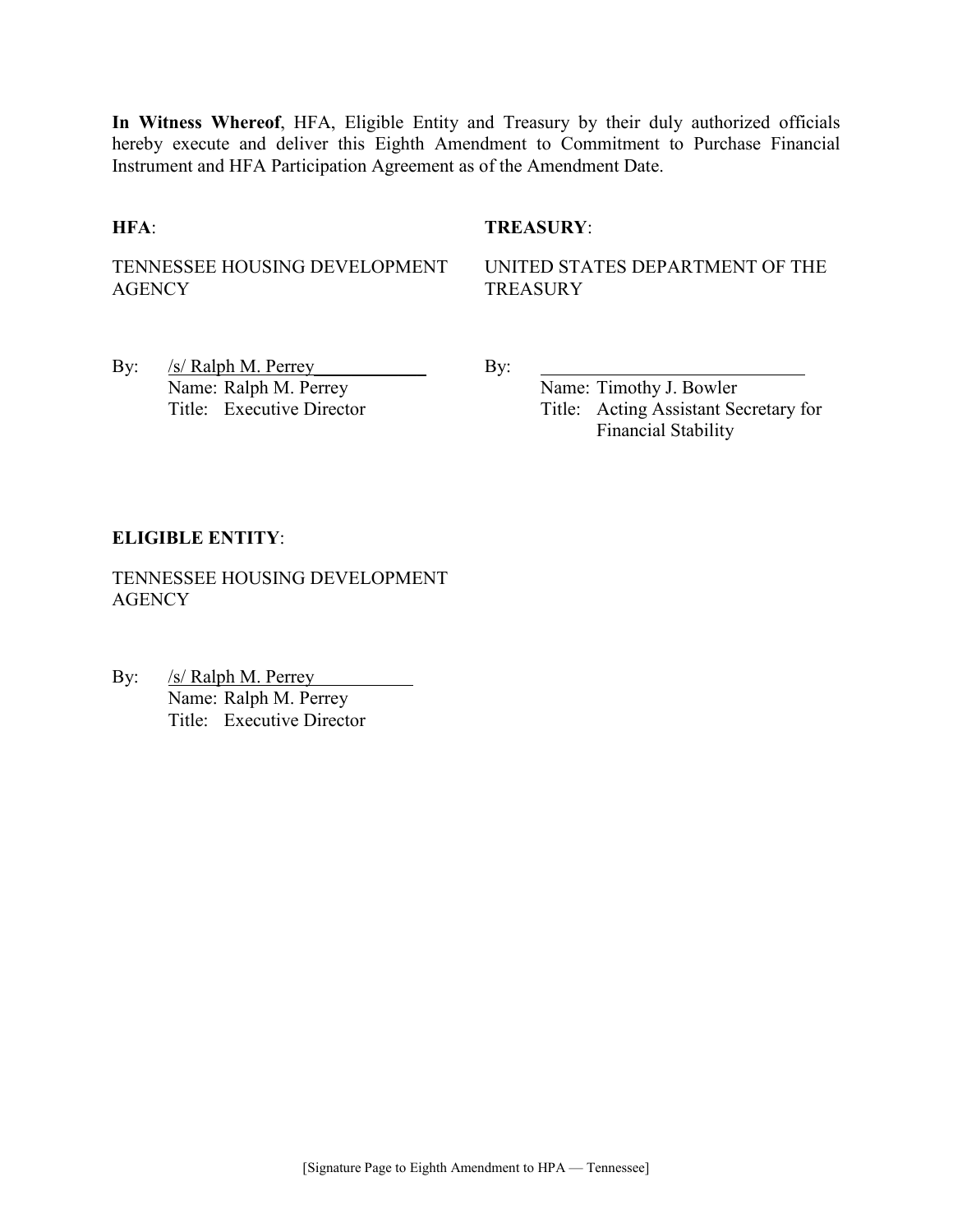## **EXHIBITS AND SCHEDULES**

Schedule A Basic Information<br>Schedule B Service Schedules

Schedule B Service Schedules<br>Schedule C Permitted Expense

Permitted Expenses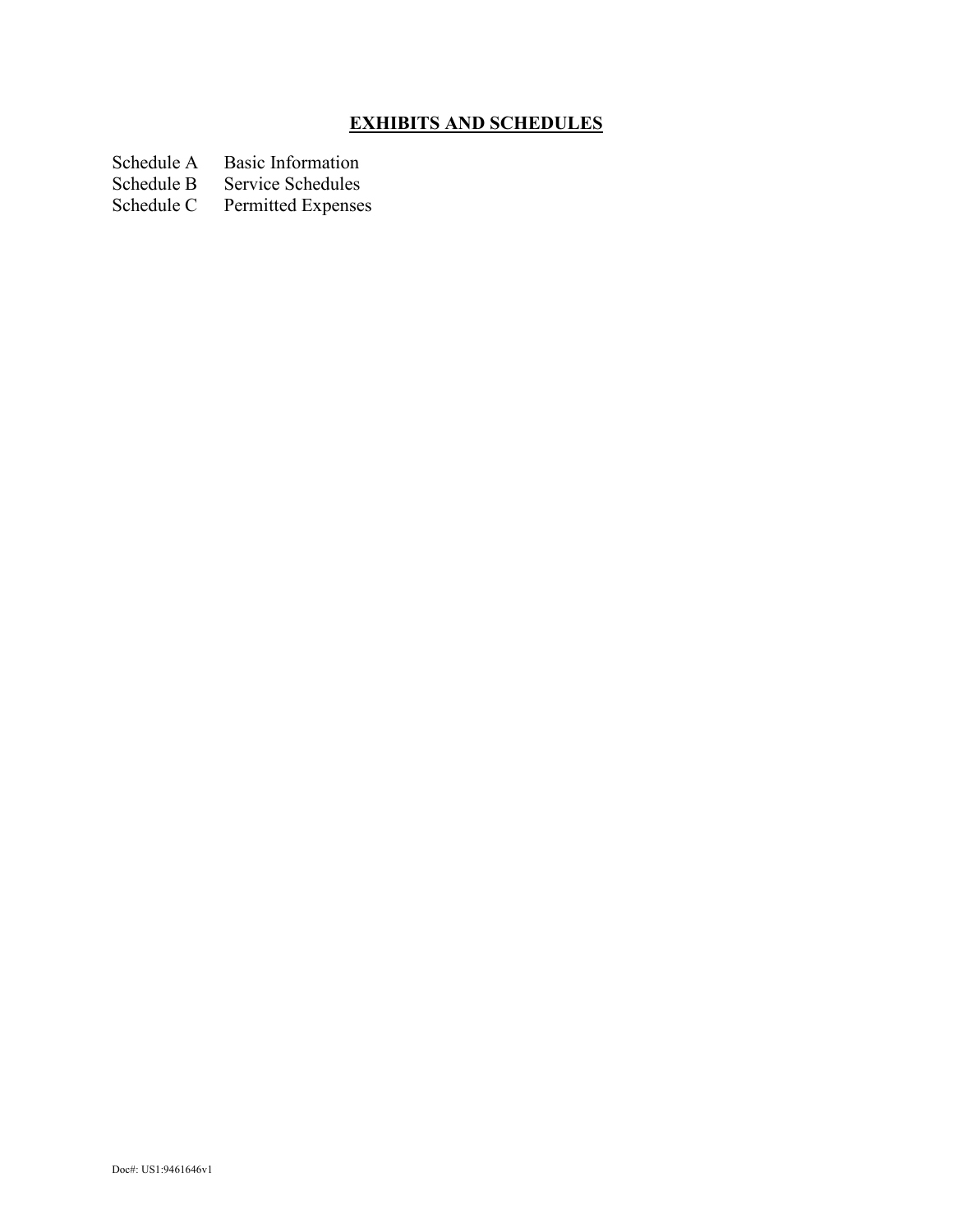## **SCHEDULE A**

#### **BASIC INFORMATION**

| <b>Eligible Entity Information:</b>     |                                                                                                                                                                                                                                      |  |  |
|-----------------------------------------|--------------------------------------------------------------------------------------------------------------------------------------------------------------------------------------------------------------------------------------|--|--|
| Name of the Eligible Entity:            | Tennessee Housing Development Agency <sup>1</sup>                                                                                                                                                                                    |  |  |
| Corporate or other organizational form: | body, politic and corporate; political<br>subdivision and instrumentality of the State<br>of Tennessee, established and existing under<br>Tennessee Housing Development<br>the<br>Agency Act, Tenn. Code Ann. § 13-23-101<br>et seq. |  |  |
| Jurisdiction of organization:           | Tennessee                                                                                                                                                                                                                            |  |  |
| Notice Information:                     |                                                                                                                                                                                                                                      |  |  |
| <b>HFA</b> Information:                 |                                                                                                                                                                                                                                      |  |  |
| Name of HFA:                            | Tennessee Housing Development Agency <sup>1</sup>                                                                                                                                                                                    |  |  |
| Organizational form:                    | body, politic and corporate; political<br>subdivision and instrumentality of the State<br>of Tennessee, established and existing under<br>Tennessee Housing Development<br>the<br>Agency Act, Tenn. Code Ann. § 13-23-101<br>et seq. |  |  |
| Date of Application:                    | September 1, 2010                                                                                                                                                                                                                    |  |  |
| Date of Action Plan:                    | September 1, 2010                                                                                                                                                                                                                    |  |  |
| Notice Information:                     |                                                                                                                                                                                                                                      |  |  |

<span id="page-5-0"></span><sup>&</sup>lt;sup>1</sup> References in the Agreement to the term "HFA" shall mean the Tennessee Housing Development Agency ("THDA") in its capacity as an HFA as such term is used in the Agreement; references in the Agreement to the term "Eligible Entity" shall mean THDA, in its capacity as Eligible Entity as such term is used in the Agreement.

Notwithstanding anything to the contrary in the Agreement, (A) for purposes of Section 4(G) thereof, annual audited financial statements shall be due no later than one hundred eighty (180) days after the end of THDA's fiscal year, and (B) for purposes of Section 7 thereof, the powers and authority of THDA shall be governed and construed in accordance with the laws of the State of Tennessee.

For the avoidance of doubt, THDA has no obligation to ensure that the funds in the Depository Account are collateralized should the amount of money in the account be in excess of the FDIC insurance limits.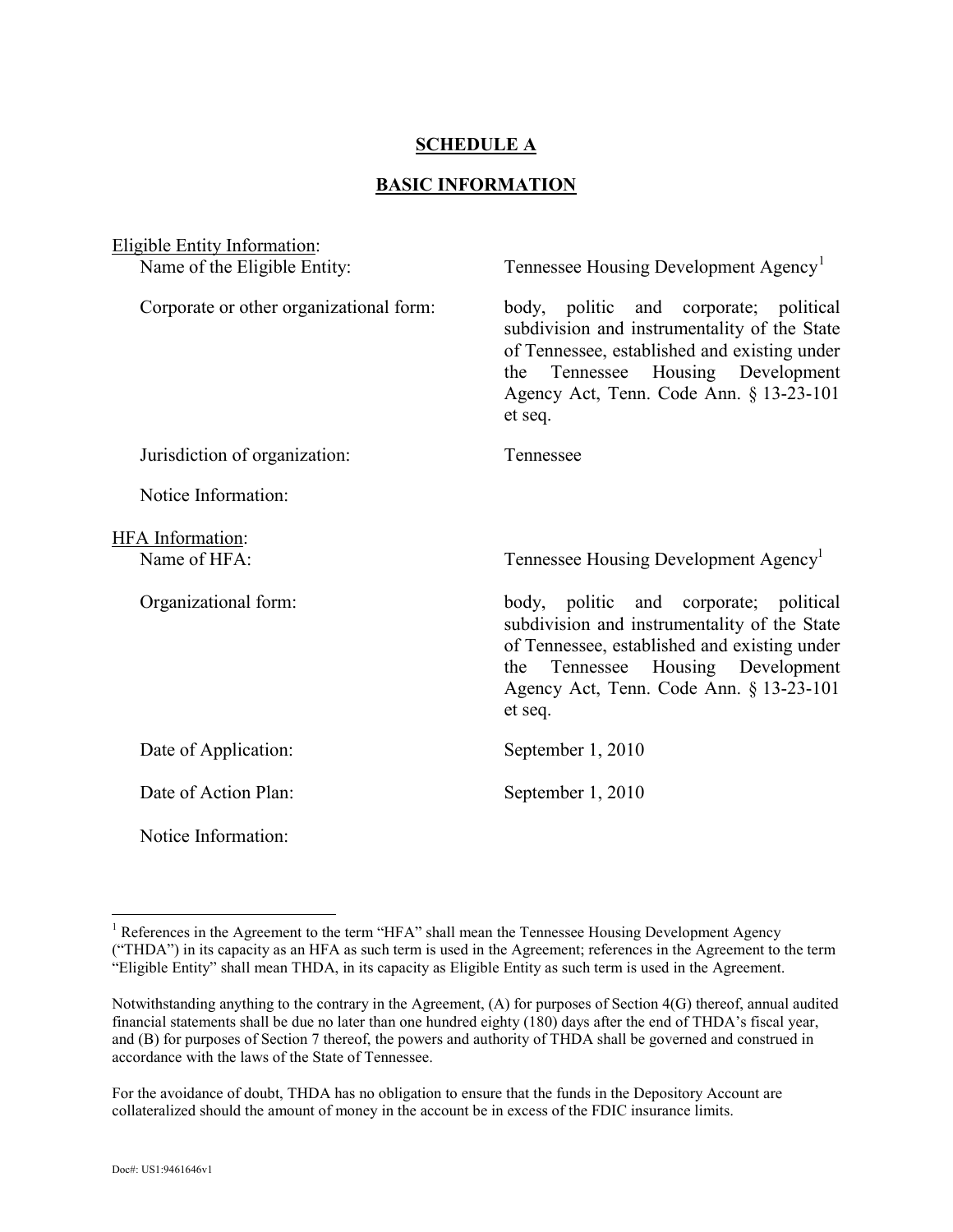| Program Participation Cap:                                                   | \$217,315,593.00                                                                                                                                                |
|------------------------------------------------------------------------------|-----------------------------------------------------------------------------------------------------------------------------------------------------------------|
| Portion of Program Participation Cap<br>Representing Original HHF Funds:     | N/A                                                                                                                                                             |
| Portion of Program Participation Cap<br>Representing Unemployment HHF Funds: | \$81,128,260.00                                                                                                                                                 |
| Permitted Expenses:                                                          | \$24,574,472.25                                                                                                                                                 |
| Closing Date:                                                                | September 23, 2010                                                                                                                                              |
| <b>First Amendment Date:</b>                                                 | September 29, 2010                                                                                                                                              |
| <b>Second Amendment Date:</b>                                                | December 16, 2010                                                                                                                                               |
| Third Amendment Date:                                                        | May 25, 2011                                                                                                                                                    |
| Fourth Amendment Date:                                                       | September 28, 2011                                                                                                                                              |
| <b>Fifth Amendment Date:</b>                                                 | December 8, 2011                                                                                                                                                |
| <b>Sixth Amendment Date:</b>                                                 | May 3, 2012                                                                                                                                                     |
| <b>Seventh Amendment Date:</b>                                               | November 15, 2012                                                                                                                                               |
| <b>Eighth Amendment Date:</b>                                                | June 11, 2014                                                                                                                                                   |
| <b>Eligible Entity Depository Account Information:</b>                       | See account information set forth in the<br>Depository Account Control Agreement<br>Treasury and<br>Eligible<br>between<br>Entity<br>regarding the HHF Program. |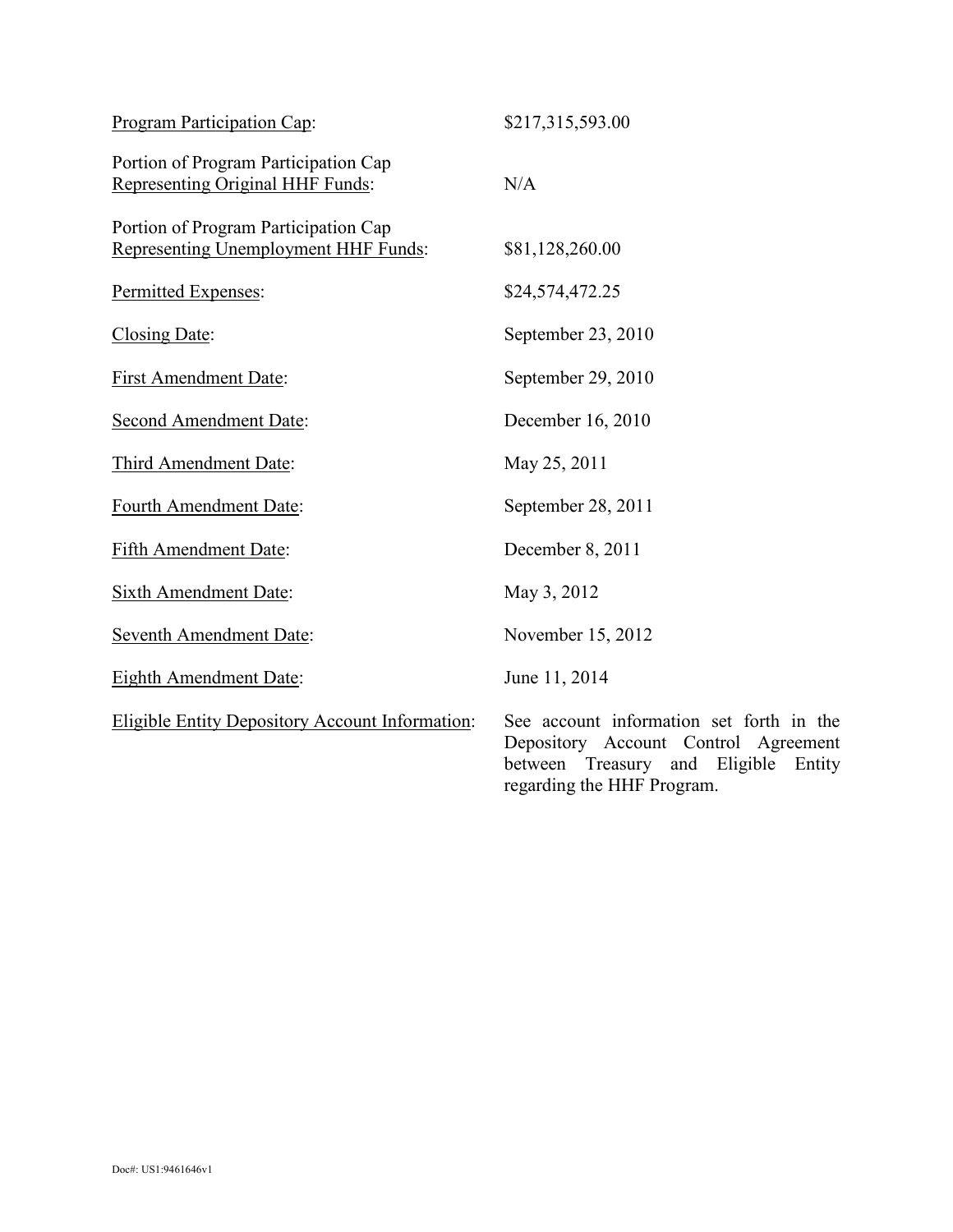## **SCHEDULE B**

## **SERVICE SCHEDULES**

The Service Schedules attached as Schedule B to the Current HPA are hereby deleted in their entirety and replaced with the attached Service Schedules (numbered sequentially as Service Schedule B-1, Service Schedule B-2, et. seq.), which collectively comprise Schedule B to the HPA.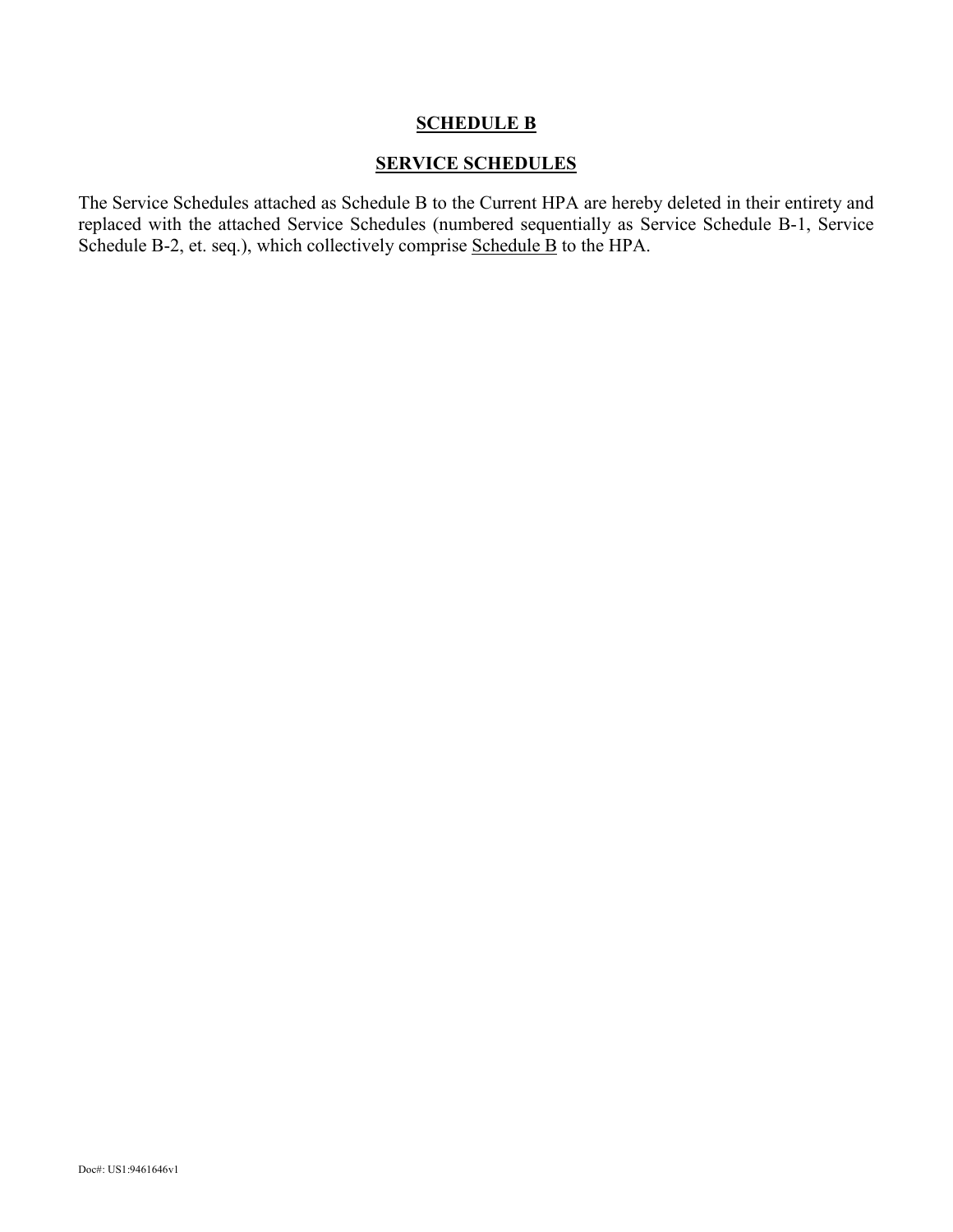## **SCHEDULE B-1**

## **Tennessee Housing Development Agency**

## **Hardest Hit Fund Program (HHFP)**

## **Summary Guidelines**

| 1. | <b>Program Overview</b>    | The Tennessee Housing Development Agency (THDA) Hardest<br>Hit Fund Program (HHFP) will provide loans to unemployed or                 |  |
|----|----------------------------|----------------------------------------------------------------------------------------------------------------------------------------|--|
|    |                            | substantially underemployed homeowners, or those homeowners                                                                            |  |
|    |                            | impacted by a recent divorce or death of a spouse, who, through                                                                        |  |
|    |                            | no fault of their own, are financially unable to make their<br>mortgage payments and are in danger of losing their homes to            |  |
|    |                            | foreclosure.                                                                                                                           |  |
|    |                            | Loan proceeds will be used to pay all mortgage and mortgage-                                                                           |  |
|    |                            | related expenses (e.g., property taxes, homeowner insurance,                                                                           |  |
|    |                            | homeowner dues) (i) until, for those unemployed or substantially                                                                       |  |
|    |                            | underemployed homeowners, the<br>homeowner<br>secures                                                                                  |  |
|    |                            | employment or completes training for a new career and (ii) for                                                                         |  |
|    |                            | all eligible homeowners, subject to maximum assistance criteria                                                                        |  |
|    |                            | described in Section 9.                                                                                                                |  |
|    |                            | For homeowners who were unemployed or substantially<br>underemployed and accumulated payment arrearages, but have                      |  |
|    |                            | since found a new job, reinstatement assistance will be                                                                                |  |
|    |                            | available.                                                                                                                             |  |
| 2. | <b>Program Goals</b>       | unemployed or substantially underemployed<br>assist<br>To                                                                              |  |
|    |                            | homeowners, or those homeowners impacted by a recent                                                                                   |  |
|    |                            | divorce or death of a spouse, to remain in their homes and make                                                                        |  |
|    |                            | monthly payments on their mortgages and mortgage related                                                                               |  |
|    |                            | expenses such as property taxes, homeowner insurance,<br>homeowner dues, and/or past-due mortgage<br>payments                          |  |
|    |                            | (arrearages) so that they may avoid delinquency and foreclosure.                                                                       |  |
| 3. | <b>Target Population /</b> | This program will be available in all Tennessee counties.                                                                              |  |
|    | <b>Areas</b>               | THDA previously provided additional assistance over a longer                                                                           |  |
|    |                            | period of time to eligible homeowners living in targeted or                                                                            |  |
|    |                            | "hardest hit" counties, defined as those counties showing greater                                                                      |  |
|    |                            | than average distress based on a combination of unemployment                                                                           |  |
|    |                            | rate, the percent of the state's foreclosures in that county, and                                                                      |  |
|    |                            | delinquency rates. Twenty-nine counties were chosen as targeted<br>based on the fact that they scored high on two of three factors, as |  |
|    |                            | follows: having an unemployment rate at or above the state                                                                             |  |
|    |                            | average rate, having a high percentage of the state's foreclosure                                                                      |  |
|    |                            | filings (in the 75th percentile of counties), having<br>a high                                                                         |  |
|    |                            | delinquency rate (again, in the 75th percentile of counties).                                                                          |  |
| 4. | <b>Program Allocation</b>  | \$192,741,120.75                                                                                                                       |  |
|    | (Excluding                 | \$81,128,260 of this program allocation is reserved to provide                                                                         |  |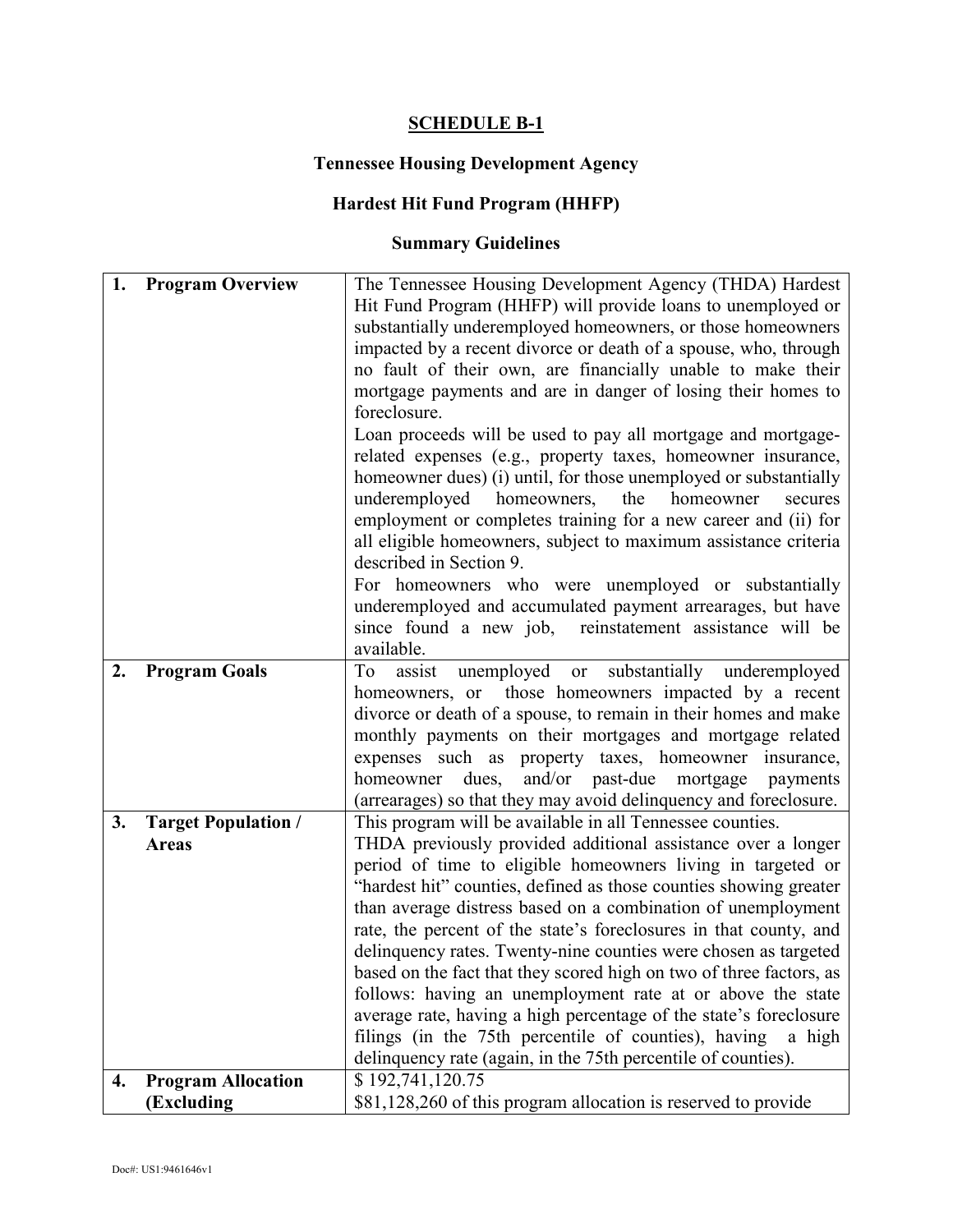| <b>Administrative</b><br>assistance to borrowers whose hardship is employment-related. |                                                                                                                                                                                                                                                                                                                                                                                                                                                                                              |  |
|----------------------------------------------------------------------------------------|----------------------------------------------------------------------------------------------------------------------------------------------------------------------------------------------------------------------------------------------------------------------------------------------------------------------------------------------------------------------------------------------------------------------------------------------------------------------------------------------|--|
| <b>Expenses</b> )                                                                      |                                                                                                                                                                                                                                                                                                                                                                                                                                                                                              |  |
| 5.<br><b>Borrower Eligibility</b>                                                      | Unemployed or substantially underemployed homeowners, or                                                                                                                                                                                                                                                                                                                                                                                                                                     |  |
| Criteria                                                                               | those homeowners impacted by a recent divorce or death of a<br>spouse, who, through no fault of their own, are unable to make<br>their mortgage payments and are at risk of foreclosure.<br>Homeowners will be required to provide a financial hardship<br>affidavit with appropriate documentation as to the cause of their<br>hardship, as specified in the program guidelines. Homeowners<br>will be required to provide continual documentation certifying to<br>their ongoing hardship. |  |
|                                                                                        | Employed homeowners who have previously been unemployed<br>or substantially underemployed and who are delinquent, but who<br>can resume future payments without additional assistance.                                                                                                                                                                                                                                                                                                       |  |
|                                                                                        | Substantially underemployed<br>those<br>homeowners<br>are<br>homeowners whose income has been reduced by 30% or more.                                                                                                                                                                                                                                                                                                                                                                        |  |
|                                                                                        | The event or incident which results in unemployment or<br>substantially underemployment, or the applicable divorce or<br>death of a spouse impacting a homeowner, must have occurred<br>after January 1, 2008.                                                                                                                                                                                                                                                                               |  |
|                                                                                        | Principal, Interest, Taxes and Insurance >31% of household<br>income after job loss/reduction of income.                                                                                                                                                                                                                                                                                                                                                                                     |  |
|                                                                                        | Asset test: Borrower must not have >6 months reserves                                                                                                                                                                                                                                                                                                                                                                                                                                        |  |
|                                                                                        | Borrower must be a low- or moderate-income homeowner<br>(maximum \$92,680 household income).                                                                                                                                                                                                                                                                                                                                                                                                 |  |
|                                                                                        | Eligibility for program assistance will be determined primarily<br>by participating foreclosure prevention partners using THDA<br>underwriting criteria stated above.                                                                                                                                                                                                                                                                                                                        |  |
|                                                                                        | Funds will be allocated on a first-come/approved, first-served<br>basis.                                                                                                                                                                                                                                                                                                                                                                                                                     |  |
| <b>Property / Loan</b><br>6.<br><b>Eligibility Criteria</b>                            | Existing single-family homes or condominiums (attached or<br>detached) including manufactured homes on foundations<br>permanently affixed to real estate owned by the borrower.                                                                                                                                                                                                                                                                                                              |  |
|                                                                                        | Tennessee owner-occupied, primary residences only.                                                                                                                                                                                                                                                                                                                                                                                                                                           |  |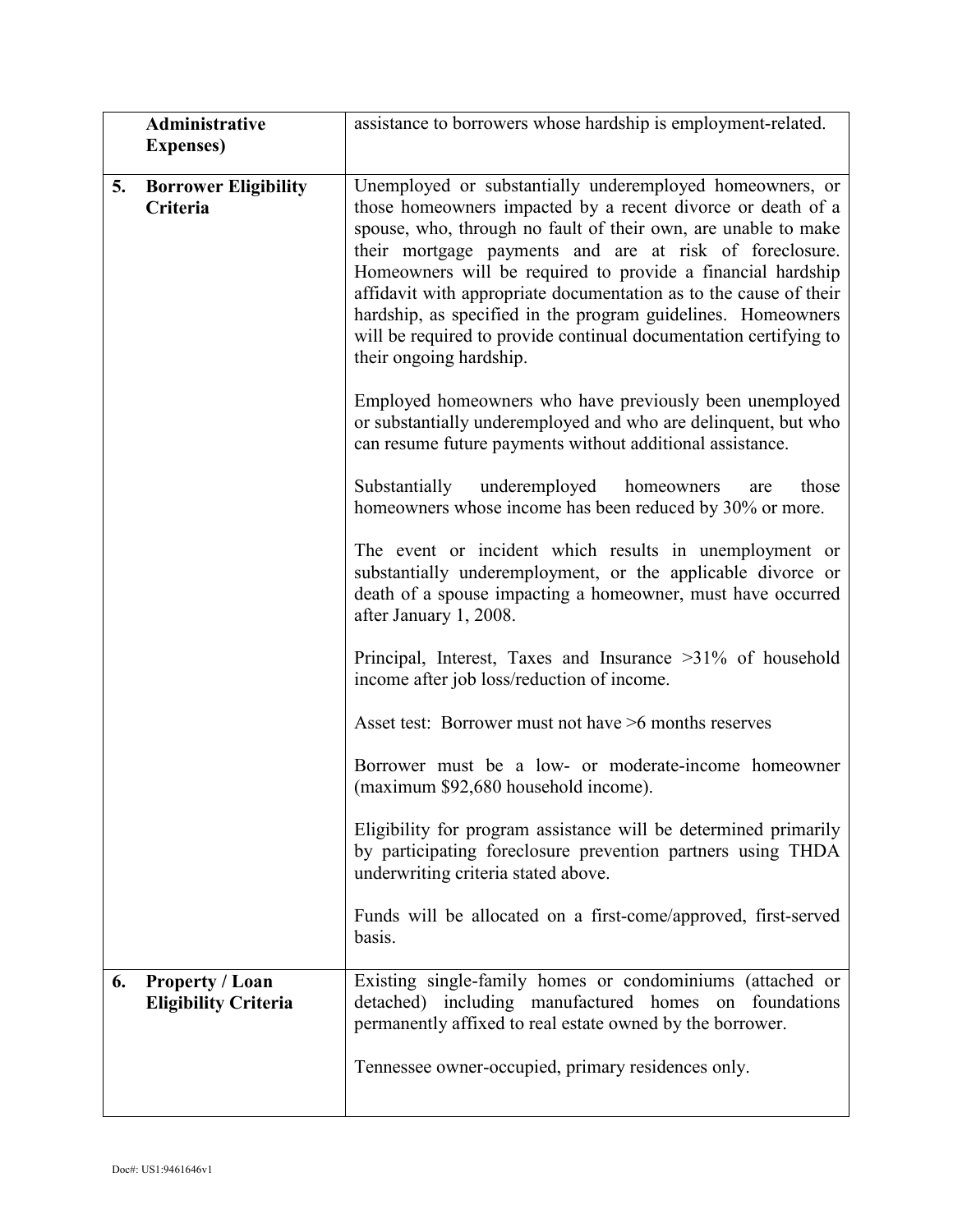| 7. | <b>Program Exclusions</b>                 | Total unpaid principal balances $> $275,000$                                                                                                                                                                                                                                                                                                                                                                                                                                                                                                                                                                                                                                                                                                                                                                                                                                                                                                                                                                                                                                                                             |  |
|----|-------------------------------------------|--------------------------------------------------------------------------------------------------------------------------------------------------------------------------------------------------------------------------------------------------------------------------------------------------------------------------------------------------------------------------------------------------------------------------------------------------------------------------------------------------------------------------------------------------------------------------------------------------------------------------------------------------------------------------------------------------------------------------------------------------------------------------------------------------------------------------------------------------------------------------------------------------------------------------------------------------------------------------------------------------------------------------------------------------------------------------------------------------------------------------|--|
|    |                                           | Manufactured homes not considered real property                                                                                                                                                                                                                                                                                                                                                                                                                                                                                                                                                                                                                                                                                                                                                                                                                                                                                                                                                                                                                                                                          |  |
|    |                                           | Non-legal U.S. resident                                                                                                                                                                                                                                                                                                                                                                                                                                                                                                                                                                                                                                                                                                                                                                                                                                                                                                                                                                                                                                                                                                  |  |
| 8. | <b>Structure of Assistance</b>            | $0\%$<br>interest, non-recourse, deferred-payment,<br>forgivable,<br>subordinate loan. A forgiveness clause will reduce the loan<br>amount by 20% a year for every year the borrower stays in the<br>home up until five years. At the end of five years, the note will<br>be considered satisfied and THDA will release the lien securing<br>the note.<br>Loan funds are due and payable if property is sold, refinanced or<br>no longer owner occupied and there are sufficient equity<br>proceeds available (unless otherwise prohibited under applicable<br>federal law).<br>All deferred, subordinate mortgages will be evidenced by a<br>Home Equity Line of Credit promissory note and secured by a<br>deed of trust on the property. Borrowers will be required to sign<br>and acknowledge via written agreement indicating the program<br>guidelines.<br>Any funds returned according to established program guidelines<br>will be recaptured and used to assist additional homeowners<br>through December 31, 2017. After December 31, 2017, any<br>remaining or recaptured funds will be returned to Treasury. |  |
| 9. | <b>Per Household</b><br><b>Assistance</b> | Maximum amount available per homeowner:<br>Assistance for up to 36 months, subject to a maximum<br>$\bullet$<br>assistance cap of \$40,000                                                                                                                                                                                                                                                                                                                                                                                                                                                                                                                                                                                                                                                                                                                                                                                                                                                                                                                                                                               |  |
|    |                                           | There is no maximum monthly payment amount;<br>$\bullet$<br>however, total loan amount cannot exceed applicable<br>benefit.                                                                                                                                                                                                                                                                                                                                                                                                                                                                                                                                                                                                                                                                                                                                                                                                                                                                                                                                                                                              |  |
|    | 10. Duration of Assistance                | Homeowners may receive assistance up to a maximum of 36<br>months. Should a homeowner become reemployed within the<br>applicable period, the homeowner may continue receiving<br>assistance for up to an additional two months after<br>reemployment. Additionally, if a homeowner becomes<br>reemployed within the applicable period and the homeowner's<br>mortgage payment exceeds 31% of their current income, they<br>are eligible for continued assistance.                                                                                                                                                                                                                                                                                                                                                                                                                                                                                                                                                                                                                                                        |  |
|    | 11. Estimated Number of                   | Any reinstatement assistance shall be made in one payment.                                                                                                                                                                                                                                                                                                                                                                                                                                                                                                                                                                                                                                                                                                                                                                                                                                                                                                                                                                                                                                                               |  |
|    | Participating<br><b>Households</b>        | Based on the current average amount of assistance of \$25,000,<br>we would expect to assist approximately 7,700 homeowners.<br>With the increase in available assistance amounts and terms, we<br>do expect the average amount of assistance to increase and the                                                                                                                                                                                                                                                                                                                                                                                                                                                                                                                                                                                                                                                                                                                                                                                                                                                         |  |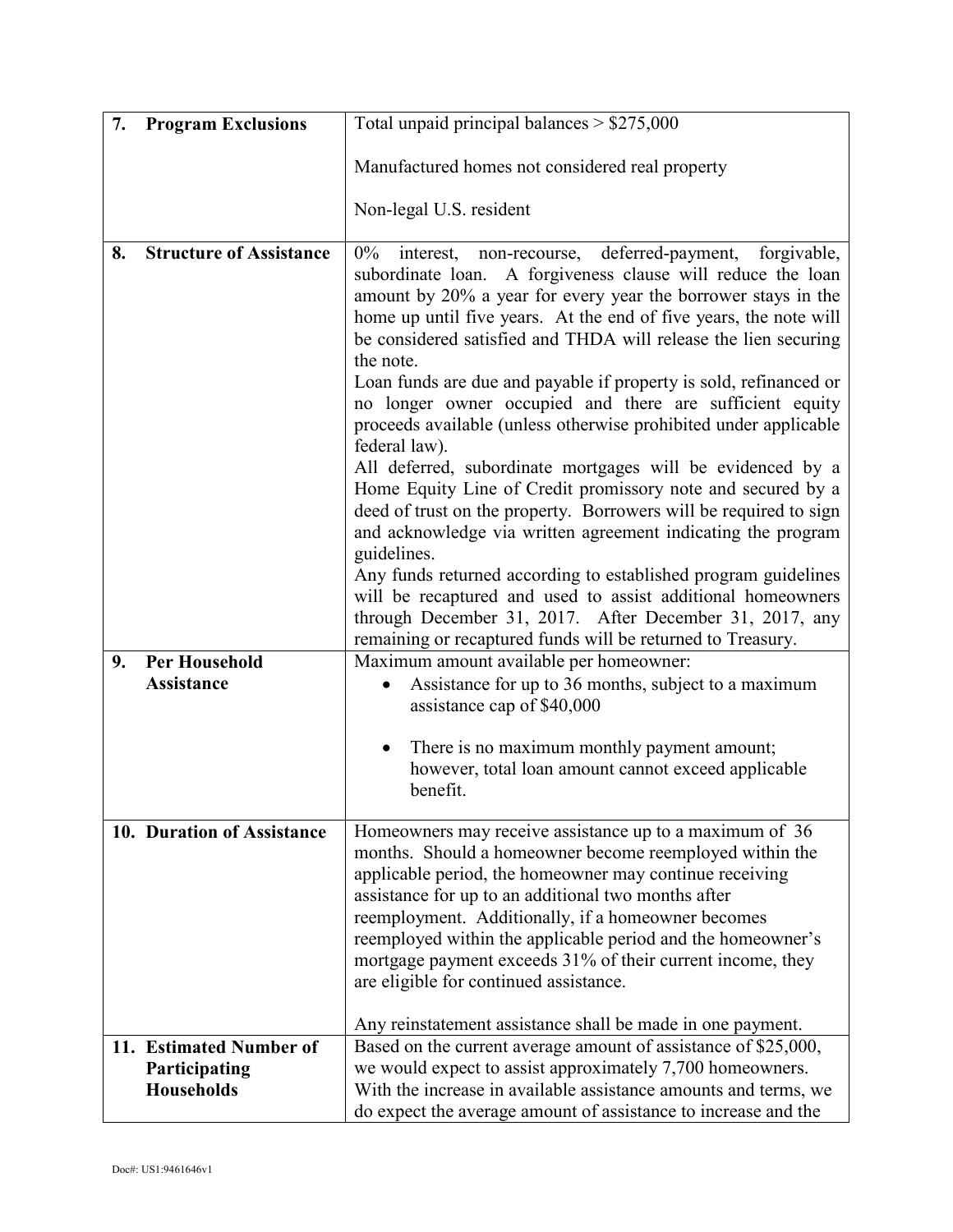|                                                                         | number of homeowners assisted to decrease. Recaptured funds<br>will be returned to the program and used for additional<br>homeowners, which could extend the program until as late as<br>December 31, 2017.                                                                                                                                                                                                       |
|-------------------------------------------------------------------------|-------------------------------------------------------------------------------------------------------------------------------------------------------------------------------------------------------------------------------------------------------------------------------------------------------------------------------------------------------------------------------------------------------------------|
| 12. Program Inception /<br><b>Duration</b>                              | The program began serving the targeted, hardest hit counties<br>January 1, 2011. On March 1, 2011, the program was expanded<br>and all counties became eligible for the program. All funds are<br>expected to be committed by December 31, 2014. Recaptured<br>funds will be returned to the program and used for additional<br>homeowners, which could extend the program until as late as<br>December 31, 2017. |
| 13. Program Interactions<br>with Other HFA<br><b>Programs</b>           | None                                                                                                                                                                                                                                                                                                                                                                                                              |
| 14. Program Interactions<br>with HAMP                                   | Borrowers can receive HAMP assistance (including UP program<br>assistance) prior to or after receiving Hardest Hit Fund<br>assistance.                                                                                                                                                                                                                                                                            |
| 15. Program Leverage with<br><b>Other Financial</b><br><b>Resources</b> | None                                                                                                                                                                                                                                                                                                                                                                                                              |
| 16. Qualify as an<br>Unemployment<br>Program                            | $\overline{\mathsf{Y}}$ Yes<br>$\Box$ No                                                                                                                                                                                                                                                                                                                                                                          |